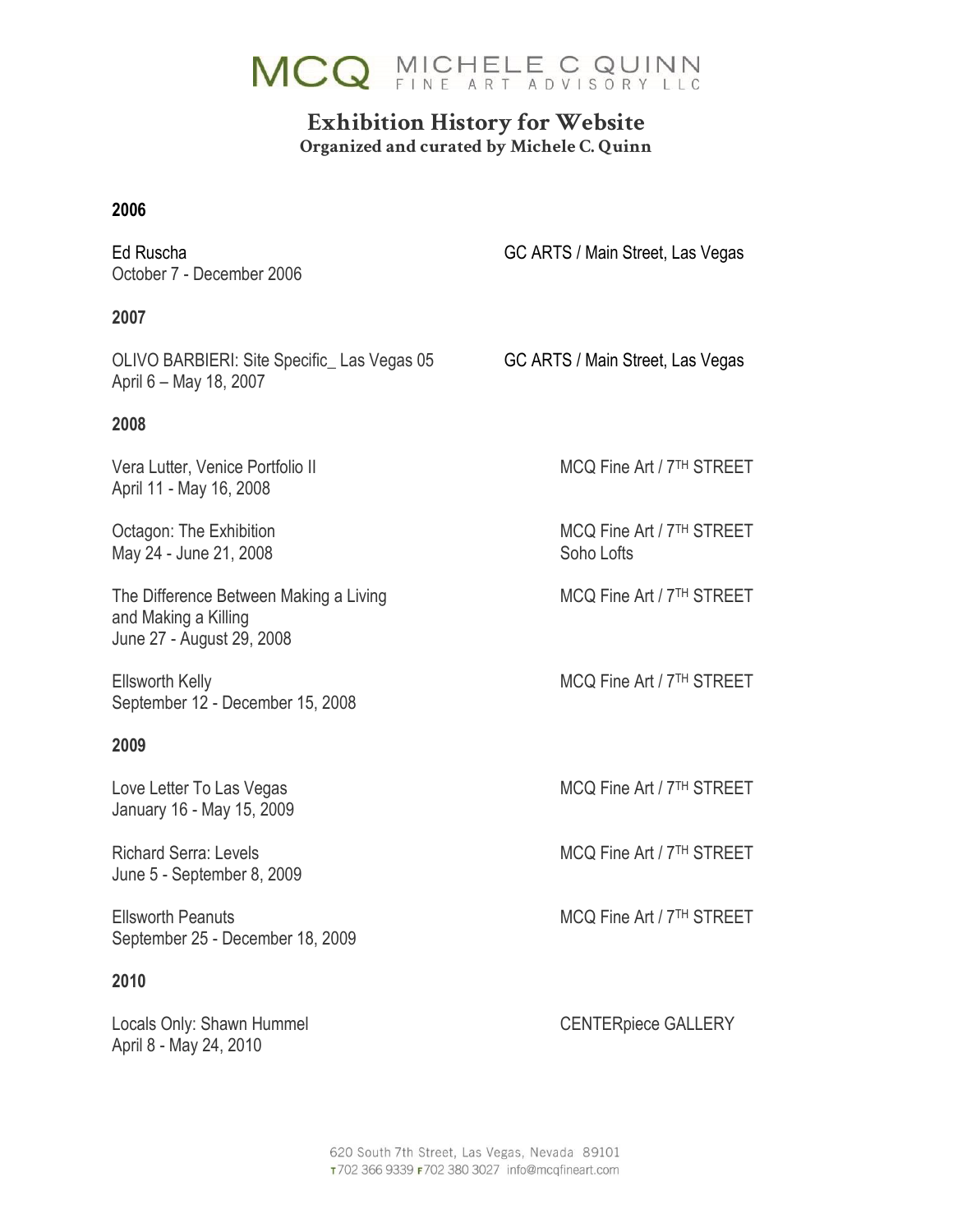

### **Exhibition History for Website Organized and curated by Michele C. Quinn**

Marilyn Minter **CENTERPIECE CONTERPIECE CONTERPIECE** June 5 – August 31, 2010

Locals Only: Sush Machida **CENTERPIECE GALLERY** September 16 - November 7, 2010

Size & Scale: 3d Objects CENTERpiece GALLERY November 11, 2010 - February 13, 2011

#### **2011**

Locals Only: Aaron Sheppard CENTERpiece GALLERY February 17 - April 10, 2011

April 21 - June 19, 2011

Locals Only: Erik Been CENTERPIECE GALLERY September 8 - November 14, 2011

David Levinthal: Women CENTERpiece GALLERY November 17, 2011 - January 15, 2012

David Levinthal / JW Caldwell MCQ Fine Art / 7<sup>TH</sup> STREET November 17, 2011 - January 15, 2012

#### **2012**

Locals Only: Brent Sommerhauser MCQ Fine Art / 7<sup>TH</sup> STREET April 26 - June 29, 2012

#### **2013**

40 Damien Hirst SPOT Woodcuts MCQ Fine Art / 7<sup>TH</sup> STREET January 31 - April 26, 2013

Clint Jenkins: Endangered MCQ Fine Art / 7<sup>TH</sup> STREET September 12 - October 18, 2013

The Art of Las Vegas Hard Core MCQ Fine Art / 7<sup>TH</sup> STREET October 24 - November 15, 2013

Asian Contemporary **CENTERPIECE CONTERPIECE GALLERY** 

620 South 7th Street, Las Vegas, Nevada 89101 T702 366 9339 F702 380 3027 info@mcqfineart.com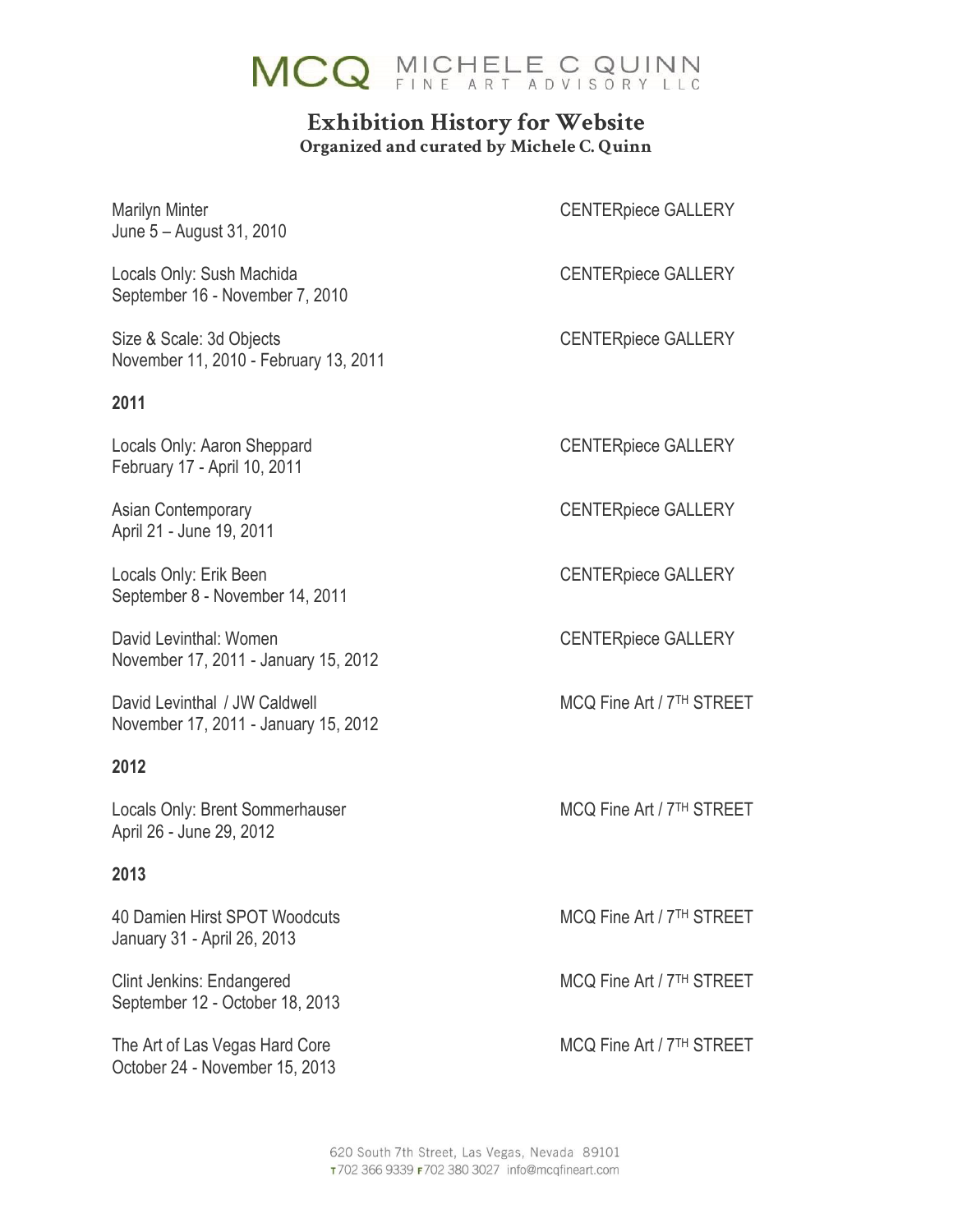

# **Exhibition History for Website**

**Organized and curated by Michele C. Quinn**

| <b>RC Wonderly: LINE</b><br>November 19 - December 20, 2013                             | MCQ Fine Art / 7TH STREET             |
|-----------------------------------------------------------------------------------------|---------------------------------------|
| 2014                                                                                    |                                       |
| /FOUND/: Giguet, Gillett and Sole<br>March 18 - May 2, 2014                             | MCQ Fine Art / 7 <sup>TH</sup> STREET |
| Jerry Lewis: Painted Pictures<br>May 8 - September 27, 2014                             | <b>UNLV Marjorie Barrick Museum</b>   |
| Brent Sommerhauser: New Sculpture and Works on Paper<br>September 18 - October 31, 2014 | MCQ Fine Art / 7 <sup>th</sup> STREET |
| Erik Beehn: From Where I Stand<br>November 5 – December 5, 2014                         | MCQ Fine Art / 7 <sup>th</sup> STREET |
| David Ryan<br>December 11, 2014 - January 30, 2015                                      | MCQ Fine Art / 7 <sup>TH</sup> STREET |
| 2015                                                                                    |                                       |

Shawn Hummel and Elicia Aslin-Hummel: Paintings and Ceramics MCQ Fine Art / 7TH STREET October 22 – December 13, 2015

#### **2016**

| <b>Ellsworth Kelly</b><br>February 12 - May 14, 2016 | <b>UNLV Marjorie Barrick Museum</b>   |
|------------------------------------------------------|---------------------------------------|
| Erik Beehn<br>March 17 - May 20, 2016                | MCQ Fine Art / 7 <sup>TH</sup> STREET |
| Michael Heizer<br>June 2 – August 13, 2016           | MCQ Fine Art / 7 <sup>TH</sup> STREET |
| 2017                                                 |                                       |

Tilting the Basin: Contemporary Art of Nevada 920 S. Commerce Street March 17 – May 14, 2017